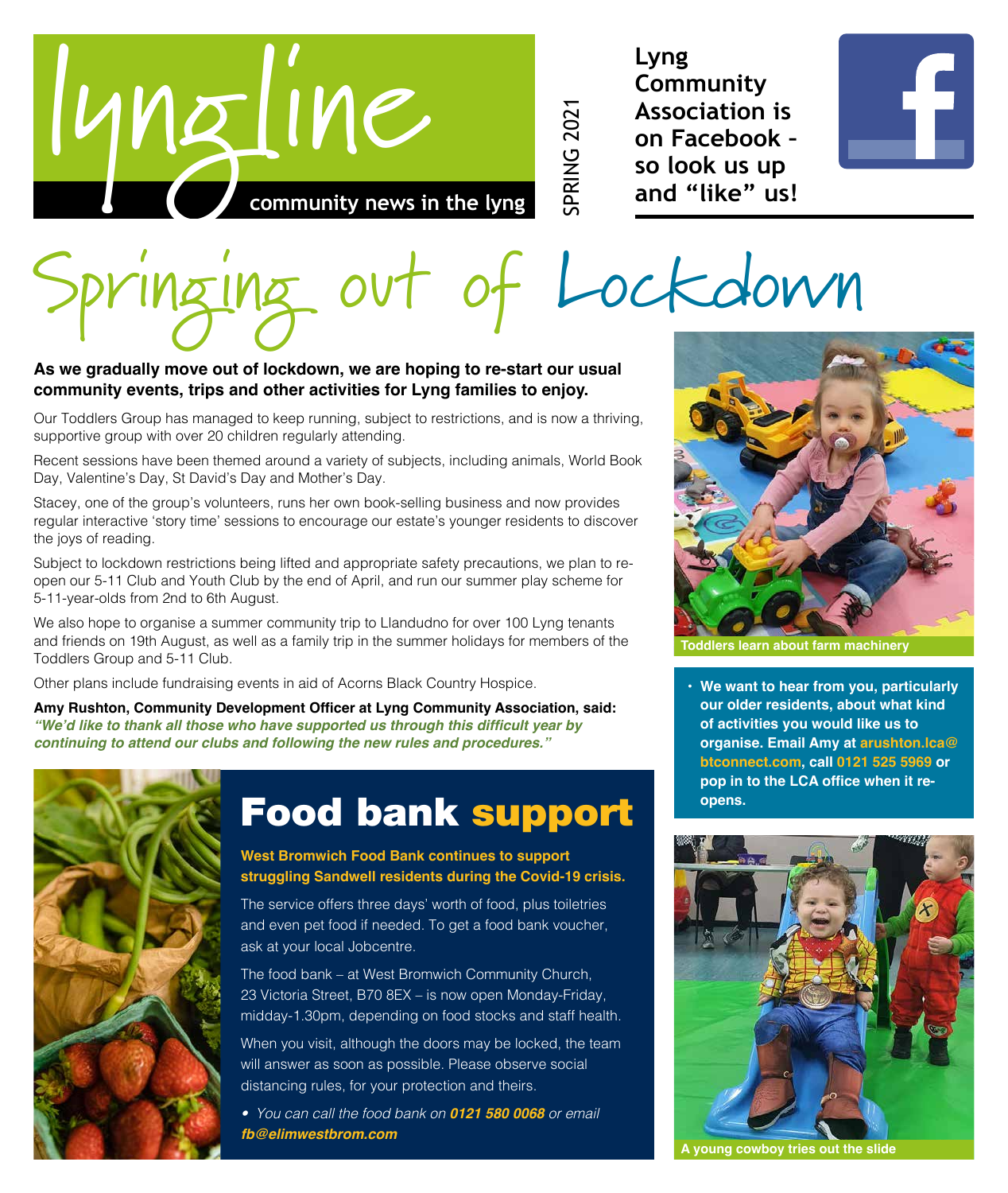

### **At LCA, we welcome feedback about our services from Lyng residents and housing applicants.**

We believe our staff and contractors do a good job, but we realise sometimes things go wrong or we need to re-think certain policies and procedures.

Whether you have a complaint, comment or want to thank us for going the extra mile, please get in touch so we can use your feedback to improve our services:

- Call Customer Services on **0121 525 5969**
- Email **ralleyl@btconnect.com**
- Write to us at 3 Frank Fisher Way, West Bromwich, B70 7AW
- Pop in to the office and speak to our Customer Services Team

We have developed a new Complaints Policy and Procedure this year, in line with the Housing Ombudsman's 'Complaints Handling Code' launched in 2020. You can see the policy on our website at **https://lyng.org.uk/complaints/**

When you lodge a complaint, we will log it and aim to sort it out at the first attempt. If you are not satisfied, you can take it to the next stage.

You can contact the Housing Ombudsman for advice on **0300 111 3000**, email **info@housing-ombudsman.org.uk** or write to Housing Ombudsman Service, PO Box 152, Liverpool, L33 7WQ.





### **Thank you to everyone for helping slow the spread of Covid-19.**

It is important we all continue following government restrictions, so keep washing your hands, wearing a mask and social distancing when you're out – even if you've been vaccinated.

Tens of thousands of people have already received their jabs at local centres, including Lyng Medical Centre.

When it's your turn to be vaccinated, the NHS will contact you to advise how to book. If you've already been invited, please make sure you book an appointment as soon as possible – but don't turn up for a vaccination without a pre-booked appointment.



# shopping scams

**Online shopping should be safe and easy. But, when an offer seems too good to be true, check the seller is legitimate by considering the following points.**

#### **Tell-tale signs that a website isn't genuine**

- **<sup>\*</sup>** No padlock logo in the address bar (URL), indicating it is **an unsecure site**
- 6 **Ridiculously generous discounts**
- **<sup>\*\*</sup>** You are asked to pay by bank transfer

#### **Tips for secure online shopping**

- 4 **Look for the padlock symbol in the address bar (but remember this only means the information you enter is private, not necessarily that the site isn't fraudulent)**
- 4 **Avoid paying by bank transfer as it's similar to handing over cash, making it difficult to get your money back if there's a problem**
- 4 **If you're on an online marketplace, use safe payment options**
- 4 **Try to pay by credit card, as it gives extra protection if something goes wrong**
- **Check customer reviews and read the terms and conditions**

**Don't rush into anything that you're not sure about. Missing out on a deal is much better than falling for a scam – and, if something looks odd, it probably is.**

### Balcony fire hazards

**If you live in a flat with a balcony, please ensure you use it safely to avoid fire risks. Storing potentially flammable items there poses a danger to you and your neighbours.**

- **Don't** use balconies to store items such as furniture, kitchen appliances, decorating materials or toys.
- **Don't** have barbecues on balconies.
- **Do** put out cigarettes fully, wherever you smoke.

For more advice, call us on **0121 525 5969**.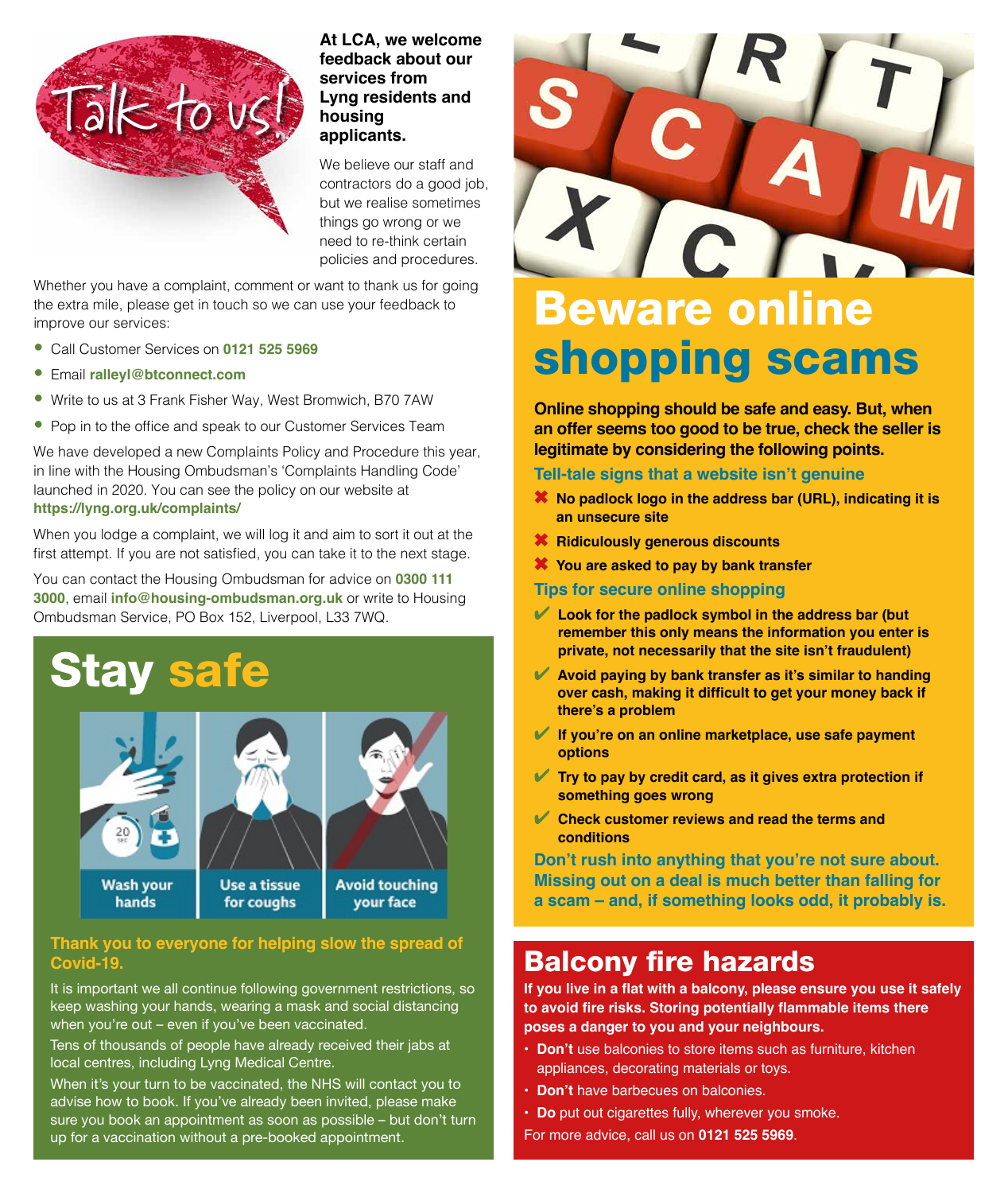# Together with Tenants

**We are always keen to hear your views. As such, we have adopted a new national housing association initiative – the 'Together with Tenants' Charter.**

This charter focuses on strengthening the relationship between us and our residents, listening to our tenants, being accountable, providing quality services and learning from your complaints.

The government plans to include many aspects of the charter in future housing legislation and expects it to have been shaped in partnership with residents.

It sets out seven commitments that you should expect from your landlord:

- **1)** To be safe in your home.
- **2)** To know how your landlord is performing, including on repairs, complaints and safety, and how it spends its money.
- **3)** To have your complaints dealt with promptly and fairly, with access to a strong Ombudsman.
- **4)** To be treated with respect, backed by a strong consumer regulator and improved consumer standards for tenants.
- **5)** To have your voice heard by your landlord.
- **6)** To have a good quality home and neighbourhood to live in, with your landlord keeping your home in good repair.
- **7)** The government will ensure social housing can support people to take their first step to ownership.

Using this charter as a basis, we want to work with our residents to make sure we listen to what you have to say and take your views into account in improving our services.





### Listening to you

**LCA is committed to involving residents in scrutinising our services, consulting on policy and ensuring compliance with regulatory standards.**

Lyng Tenants' Panel involves residents and other interested parties in reviewing services, policies and procedures, with their findings reported back to the LCA Board.

We gather your views in various ways during the course of our work, and what you say is also fed back to the Board. We are now exploring how to feed back information in a similar way from the Board to our residents.

All tenant recommendations are monitored by Lyng Tenants' Panel through to implementation.

• To find out more, tell us your views or get involved, email **tnash.lca@btconnect.com**



# Good neighbours

**Over the last difficult year, many of our residents have asked whether there are any informal support groups for people living on the Lyng.**

So we are now keen to set up a Lyng Befriending Service. We want to organise a small group of people living on the estate who can offer each other some practical and emotional back-up – such as phoning for a chat every few days or offering to pick up shopping if needed.

LCA General Manager Tony Nash said: **"We're really keen to get a befriending service like this off the ground. As well as helping people out when they need a bit of extra support, it will also boost community spirit on the Lyng.**

**"We would love to see the group build so that members become true friends, who can then perhaps join some of our community activities like the summer seaside or Christmas shopping trips."**

Interested? Give us a call on **0121 525 5969** or pop in to the LCA office when it re-opens.